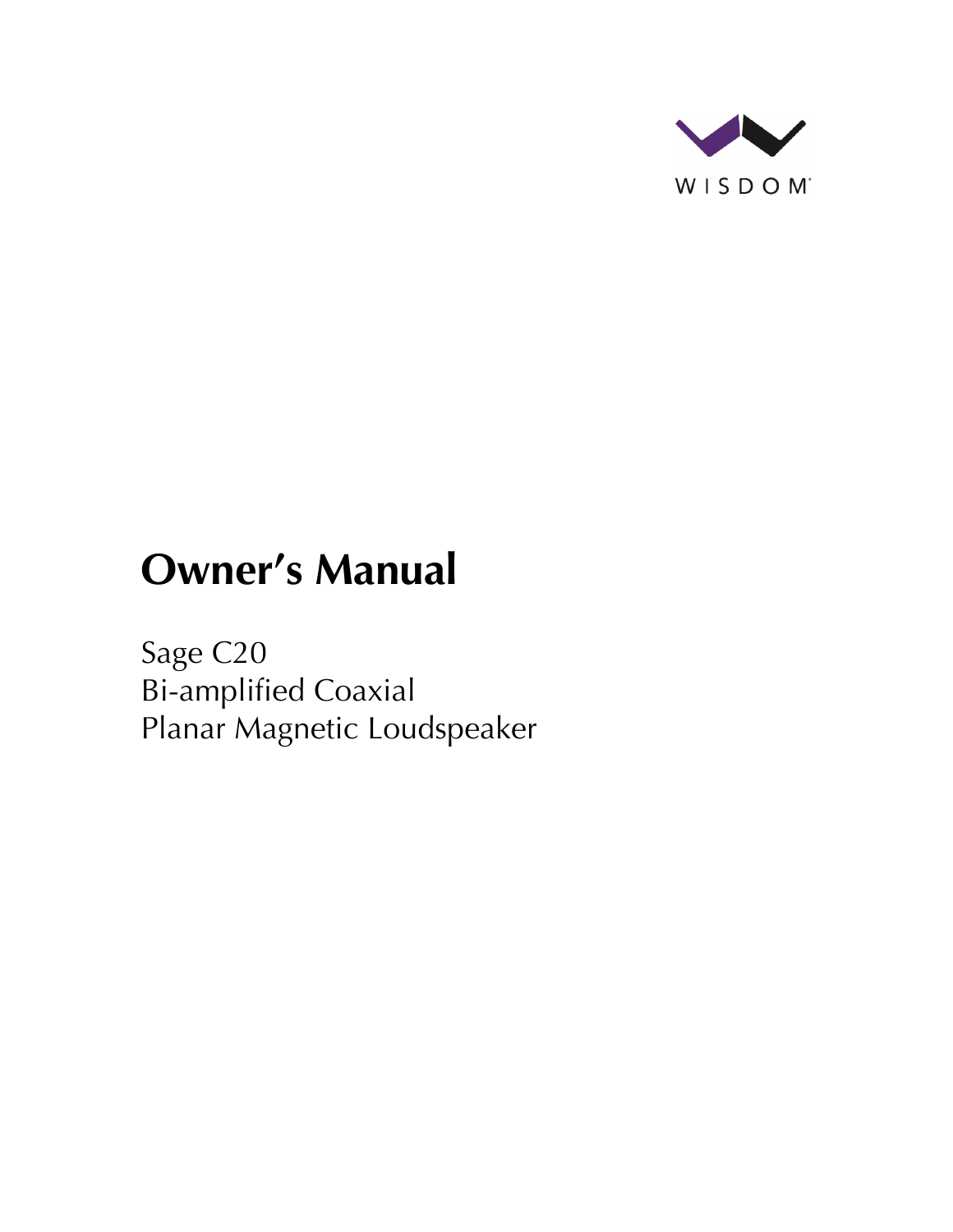### **Table of Contents**

**Introduction | 3**

**Overview | 3**

**Unpacking and Installing the Sage C20| 4**

**Making the C20 Connections | 7**

**Care & Maintenance | 8**

**North American Warranty | 9**

**Obtaining Service | 10**

**Specifications | 11**

**Dimensions | 12**

### **DOCUMENT CONVENTIONS**

This document contains general safety, installation, and operation instructions for the Wisdom Audio Sage C20 Loudspeaker. It is important to read this document before attempting to use this product. Pay particular attention to:

**WARNING: Calls attention to a procedure, practice, condition or the like that, if not correctly performed or adhered to, could result in injury or death.** 

**CAUTION: Calls attention to a procedure, practice, condition or the like that, if not correctly performed or adhered to, could result in damage to or destruction of part of or the entire product.** 

*Note: Calls attention to information that aids in the installation or operation of the product.*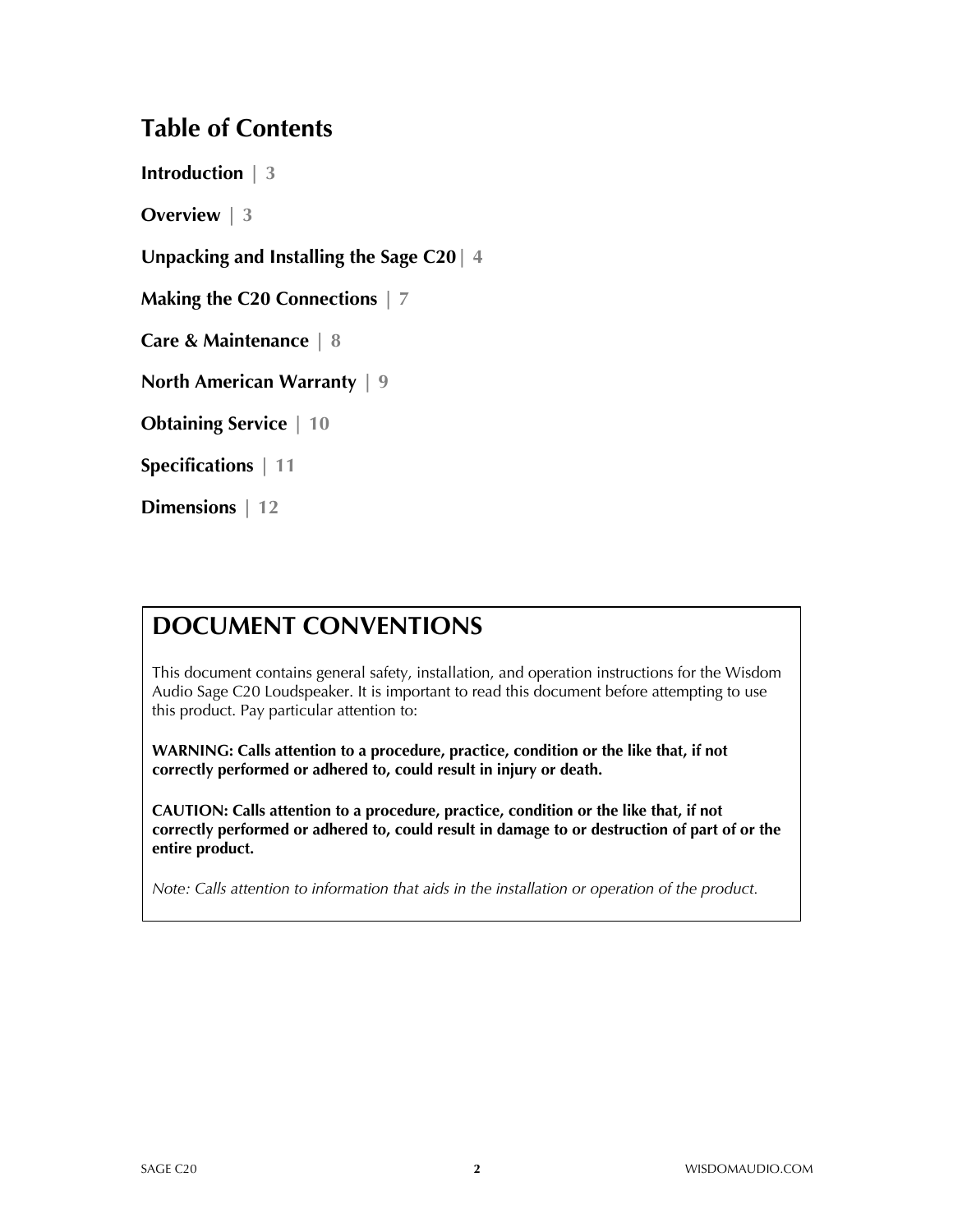# **Introduction**

Congratulations on purchasing your Wisdom Audio system. It incorporates many design features engineered to give you decades of pleasure and performance. Many of these design choices are uncommon among loudspeaker manufacturers and bear some explanation. See the following section entitled "Overview" for more information.

Our unique driver designs and our emphasis on achieving real-world performance account for the "system" approach taken. These are not speakers that are simply connected to speaker wires and promptly forgotten. We recognize that setting up a Wisdom Audio system can be a bit more involved than connecting a common set of loudspeakers, which is why we recommend that our systems be engineered and calibrated by Factory Personnel.

Your **Sage C20 series** loudspeaker are specifically designed to avoid the compromises inherent in conventional speaker designs. There are no passive crossover components inside the speaker. Instead, there are direct connections from the amplifiers to their respective High-Pass and Low-Pass drivers and an external active crossover is used, such as the ones inside of our Wisdom SA-DSP (Digital Signal Processing) Amplifiers. It is truly a "system" design, and not merely a collection of loudspeaker drivers in a box. Please contact us to learn which products/amplifiers/ surround processors outside of our DSP Amplifiers will work with our speakers and subwoofers. **Info@wisdomaudio.com** 

# **Overview**

Your **Sage C20** loudspeakers take advantage of several critical technologies to deliver a level of performance that has never been available in a loudspeaker that intruded so modestly on your living space. In fact, this level of performance has rarely been attained, regardless of the space and budget at one's disposal.

Since several of these technologies cannot readily be found elsewhere, we will take the time to describe them in more detail than would be necessary for more conventional designs.

Our planar magnetic drivers use an advanced, thin film membrane to move the air. This film can respond instantly to the smallest detail in the signal. It has vastly less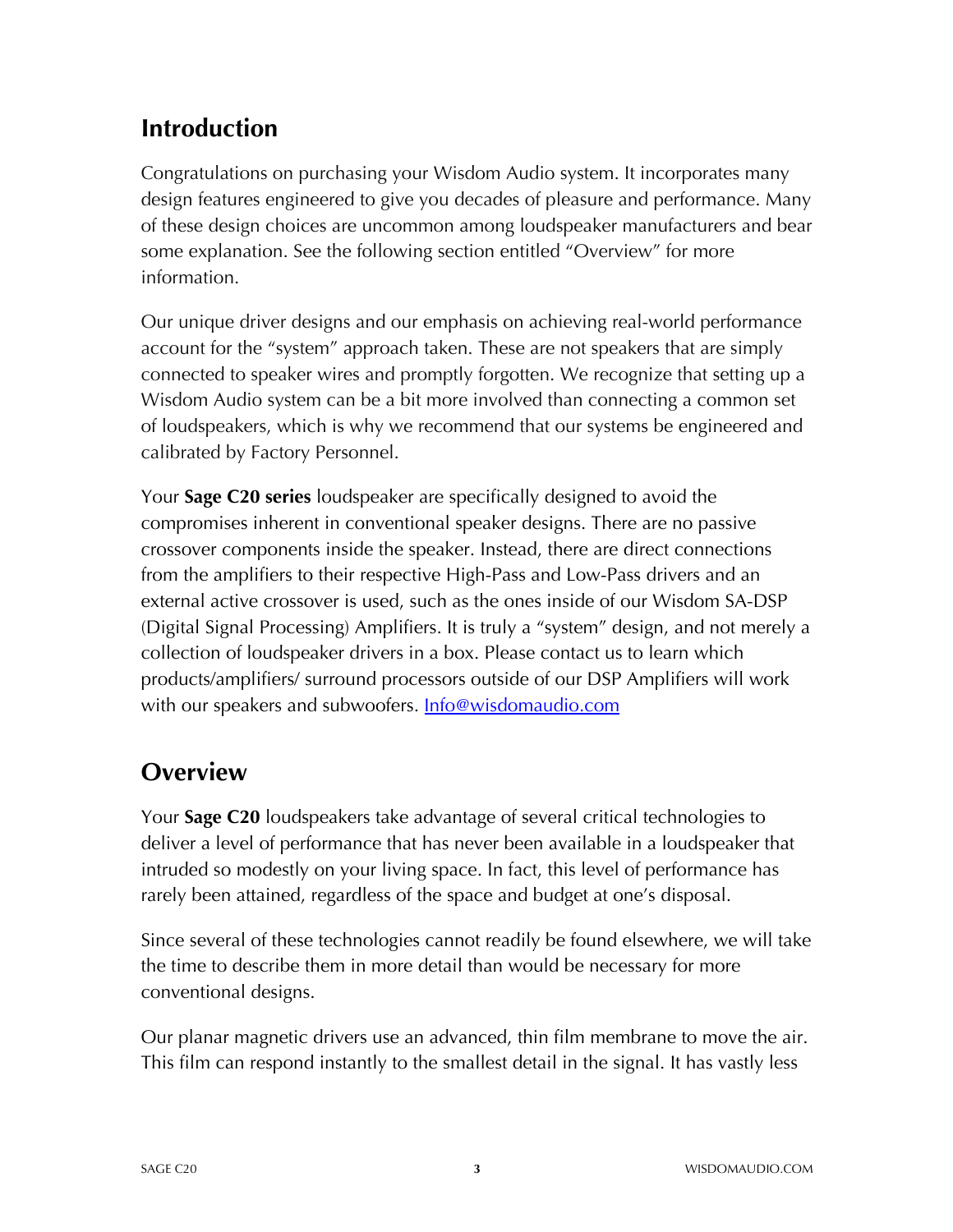inertia than traditional "cone & dome" drivers, so the signal is never blurred in any way.

One of the most remarkable things about the sound of well-designed planar magnetic speakers is their lack of thermal or dynamic compression. There are several reasons for this:

- The lightweight diaphragm responds quickly to even the smallest signals yet is robust enough to handle a great deal of power.
- The voice coil is laid out at and is exposed to the air on both sides; the large resulting surface area dissipates heat extremely quickly and efficiently.
- Since heat does not build up in the voice coil (as it does in conventional dynamic drivers), the load seen by the amplifier does not change at high power levels.

When you become accustomed to the sound of your new **Sage C20** speakers, conventional speakers sound a bit bland and lifeless. You may also discover yourself hearing details at even modest levels on the **Sage C20** that were previously inaudible even at loud volumes on more conventional speakers.

The "voice coil" in the planar magnetic driver is spread out over a large, at area that is exposed to the open air. As such, when a huge transient comes along, any heat that is generated is immediately dissipated. This compares quite favor- ably to other designs in which the voice coil is buried inside a massive piece of metal, where the heat has effectively no place to go.

The excellent heat dissipation of these drivers makes them remarkably reliable. Planar magnetic speakers can handle a great deal of power without undue stress or audible strain. In fact, for a given size, they can handle *many times* the power of a traditional dynamic driver.

Because the conductor of a planar magnetic driver is essentially a long, thin wire, it presents a purely resistive load to the amplifier. This is comparable to the simple test loads that amplifier companies use when measuring their amplifiers to show how terrific they are. As such, you can be assured that your amplifiers will sound and work their best.

Authoritative, deep bass requires that you move a lot of air. We have chosen to use dynamic woofers for the bass because they can provide excellent performance at lower frequencies.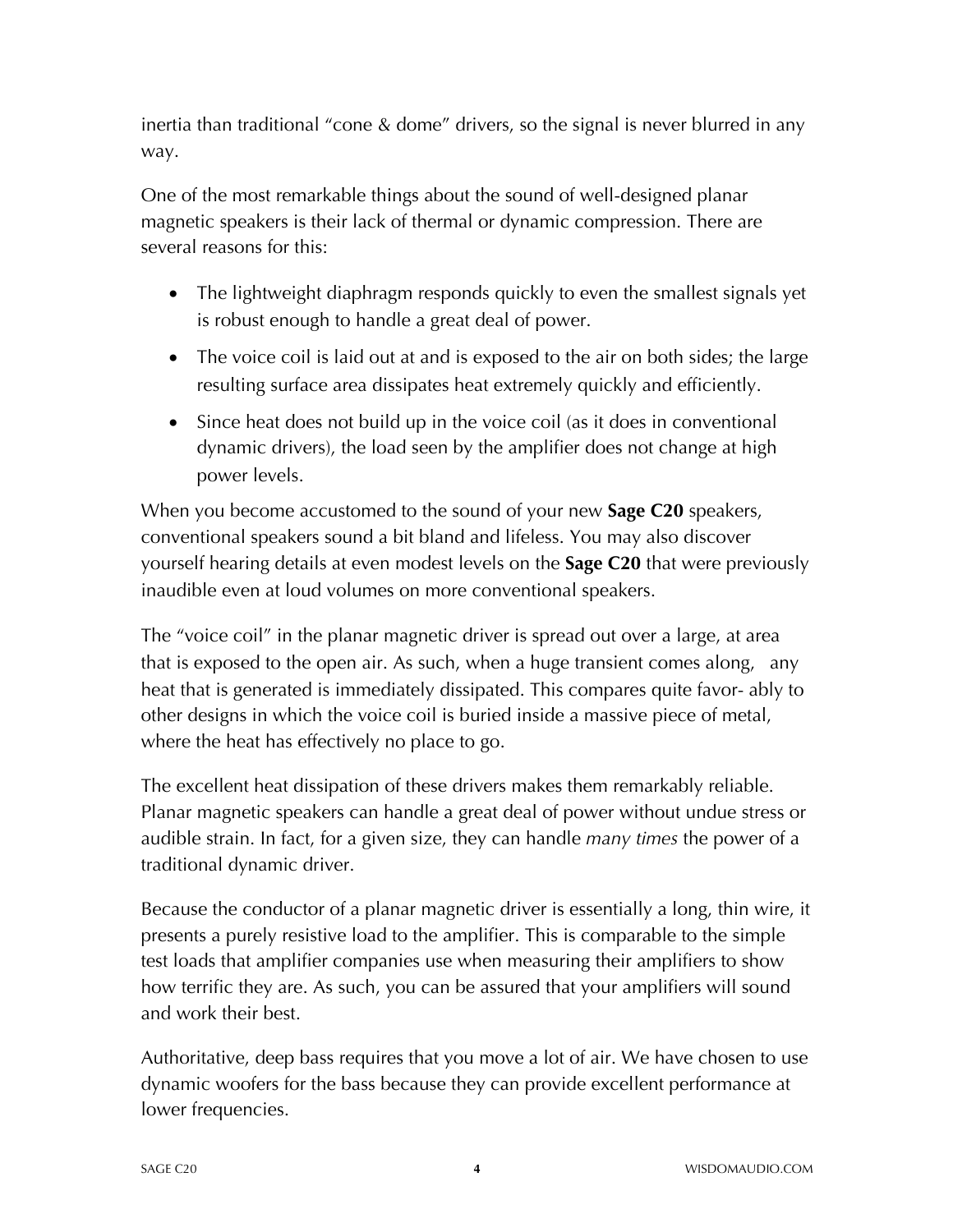To get comparable bass performance from a planar magnetic design, you would need to have a huge speaker that would be impractical in most domestic living spaces. It simply makes more sense to use the best transducer technology in each area of the reproduced spectrum. One of Wisdom Audio's strengths is in seamlessly blending these technologies – particularly important given the high standards set by our planar magnetic drivers.

Of course, the dynamic woofers themselves must be rather extraordinary to "keep up" with the planar magnetic drivers right up to the crossover frequency.

Our woofers are different because they must be to do their job. Specifically, we need highly dynamic, uncompressed bass (to keep up with the planar magnetic drivers) that does not depend on a critical amount of enclosure volume (since these speakers are mounted in your wall and use the space inside the wall as their "enclosure"). These two design goals require rather extraordinary attention to myriad details.

Many speakers include a mid-bass "bump" in their response to give the illusion of going deeper in the bass than they actually do. Unfortunately, this "bump" makes blending them seamlessly with a high-quality subwoofer almost impossible.

All **Sage Series** speakers have been designed for optimally at response to 80 Hz, which is the most-common crossover frequency used with subwoofers.

# **Unpacking and Installing the C20**

The Wisdom Audio Sage C20 freestanding speaker is a substantial piece of equipment. Please exercise caution when unpacking your C20 to ensure that you do not strain yourself from its (perhaps unexpected) weight.

**CAUTION:** Do not attempt to lift your C20 while bending or twisting from the waist. Use your legs for lifting, not your back. Always stand as straight as possible and keep the C20 close to your body to reduce strain on your back.

The speaker is shipped in a "telescoping" box (two five-sided boxes, one of which fits snugly inside the other). Gently roll the box over so that its bottom is facing up. Then carefully cut the tape along the bottom of the box on all four sides. Roll the box over again so the bottom is on the floor and lift off the top. With one person at each end, carefully lift the speaker out of the box and lay it on a soft surface (carpet or similar). We do not recommend removing the grille on your new loudspeakers.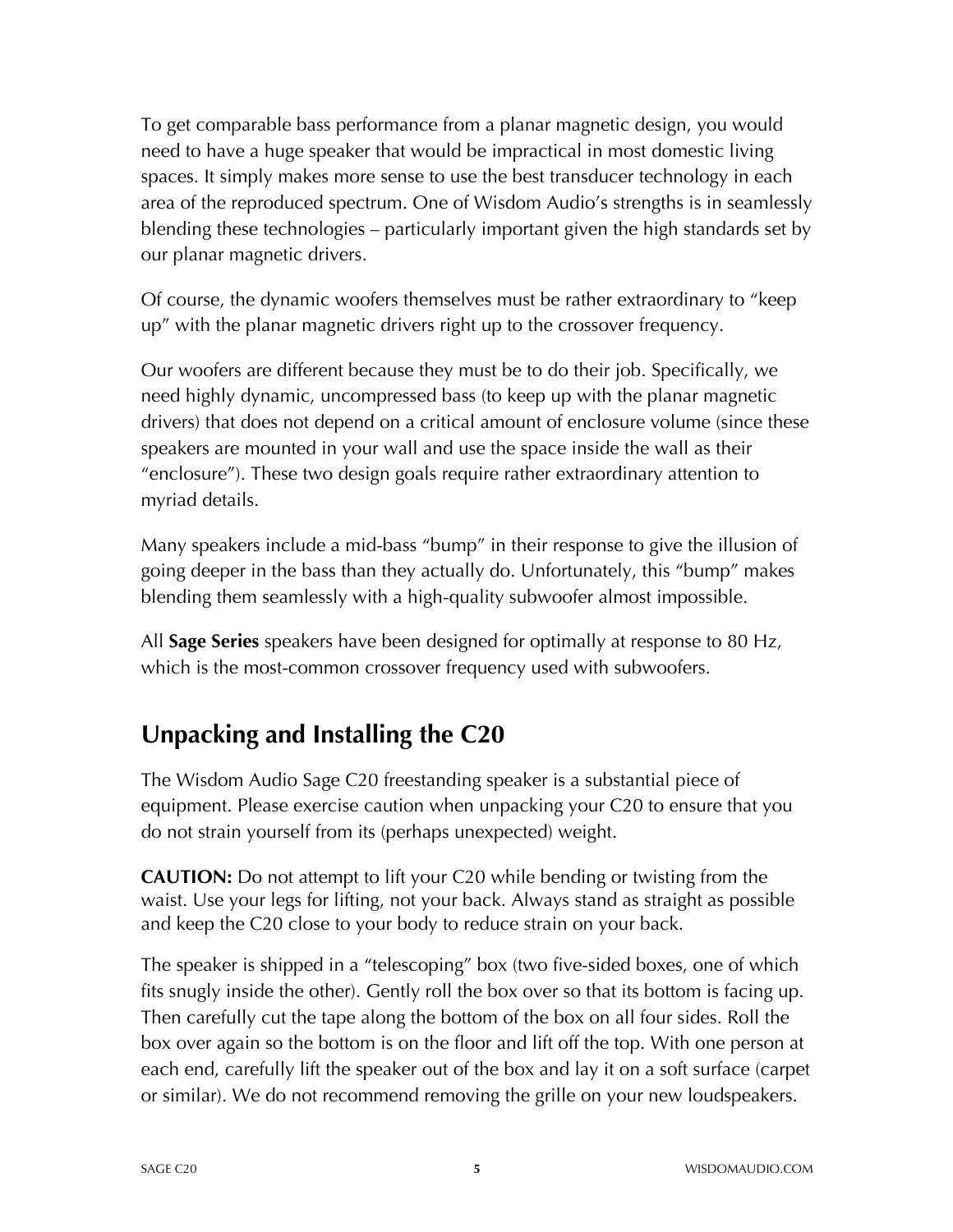The grille is an integral part of the design; moreover, the planar magnetic film should never be touched, as it is tensioned precisely at the factory. The grille plays an important protective role as well as an aesthetic one.

**After unpacking your C20, keep all packing materials for future transport.** If you need to ship your speaker, only the original, purpose-designed shipping carton is acceptable. Any other method of shipping this product runs a significant risk of damage to the speaker – damage that would not be covered by the warranty. (If you lose your packaging and need to ship your speakers, replacement packaging can be purchased from Wisdom Audio.)

#### **Adjusting the Tilt Angle**

The C20 is designed to be placed on a flat surface, usually a shelf or a piece of furniture.



Both the vertical and the horizontal off-axis performance of the C20 are excellent, which yields more placement flexibility than most center channel speakers. However, the adjustable post on the rear of the speaker allows a wide range of tilt angles to accommodate different placement heights. This is a one-time adjustment performed by the installer, the goal of which is to aim the speaker at the listeners despite the possibility that the speaker itself may be somewhat above or below ear level. To adjust the vertical angle of the speaker, loosen the two Philips head screws flanking the center post, slide the post up or down to achieve the right angle, and retighten the screws.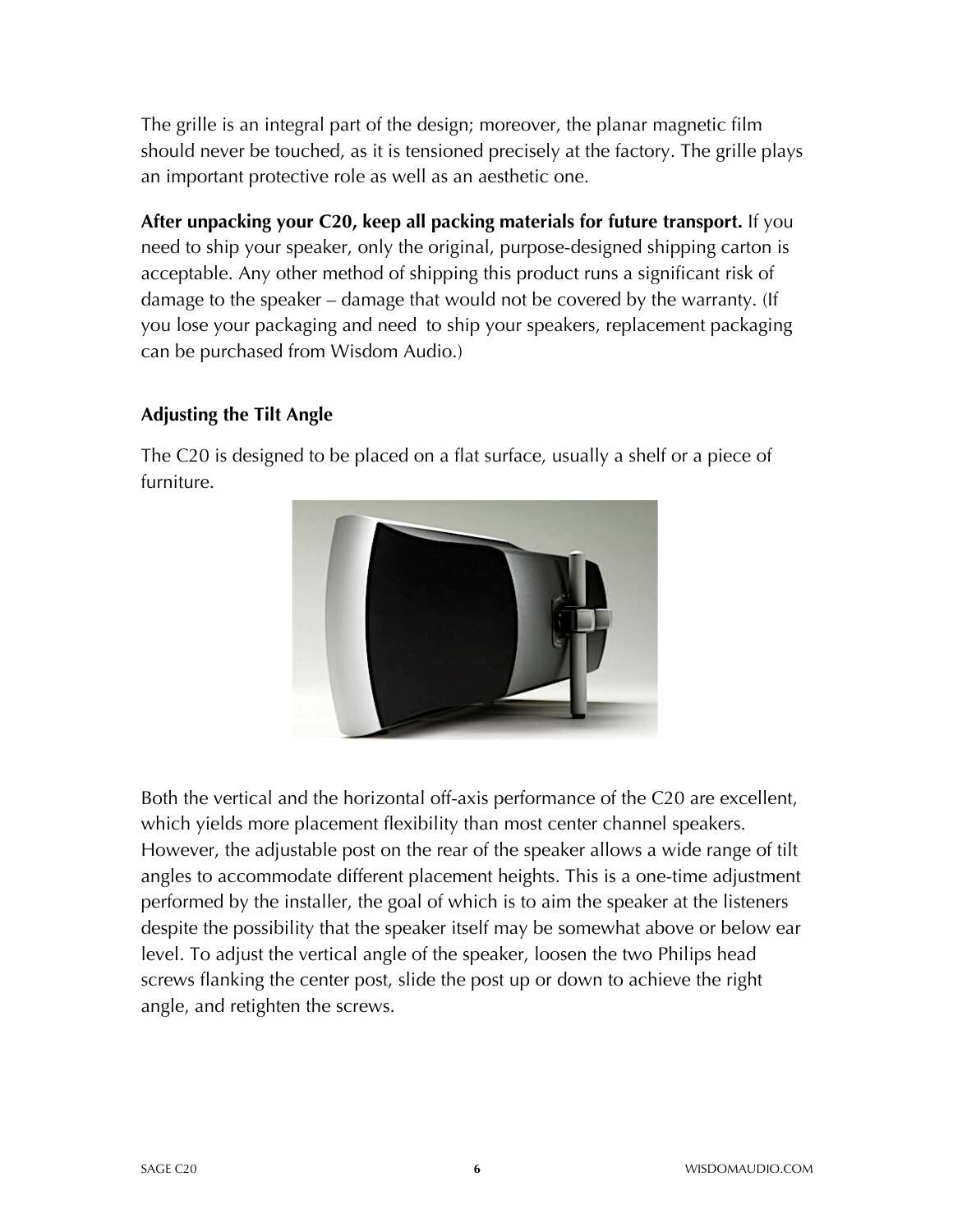

The bottom of the post and the front bottom corners of the loudspeaker have nonmarring soft plastic "feet" designed to provide stable, three-point support.

# **Making the C20 Connections**

As with any system, you should make changes to the connections only when the power is turned off to avoid any chance of inadvertently causing a problem (such as a short-circuit).

Two sets of speaker wires are required for each Sage C20 loudspeaker: one for the woofer (low pass) section, and a separate one for the planar magnetic (high pass) section that handles the midrange and treble.

We recommend using heavy-gauge speaker wire, the gauge will vary dependent on your speaker run length. Please consult an authorized dealer to determine what gauge would be best for your application.

For the purposes of this manual, we will assume that you have already connected the approved DSP Amplifiers/Processor with Active Crossovers and PEQ as per the instructions found in its manual. As such, you should have signal coming from your source component(s) to a preamp/processor, and then on to the signal that is split into low-pass and high-pass sections, with the low-pass section going to one or more Wisdom Audio SA Series amplifiers, and the high-pass section going to additional SA Series amplifiers, which will drive the planar magnetic panels.

We strongly recommend using spade, hook, or ring lugs to terminate the speaker wires whenever they are connected to the patented Cardas connectors, an example of which is shown below. Wisdom Audio uses these connectors on both our power amplifiers and on our freestanding loudspeakers.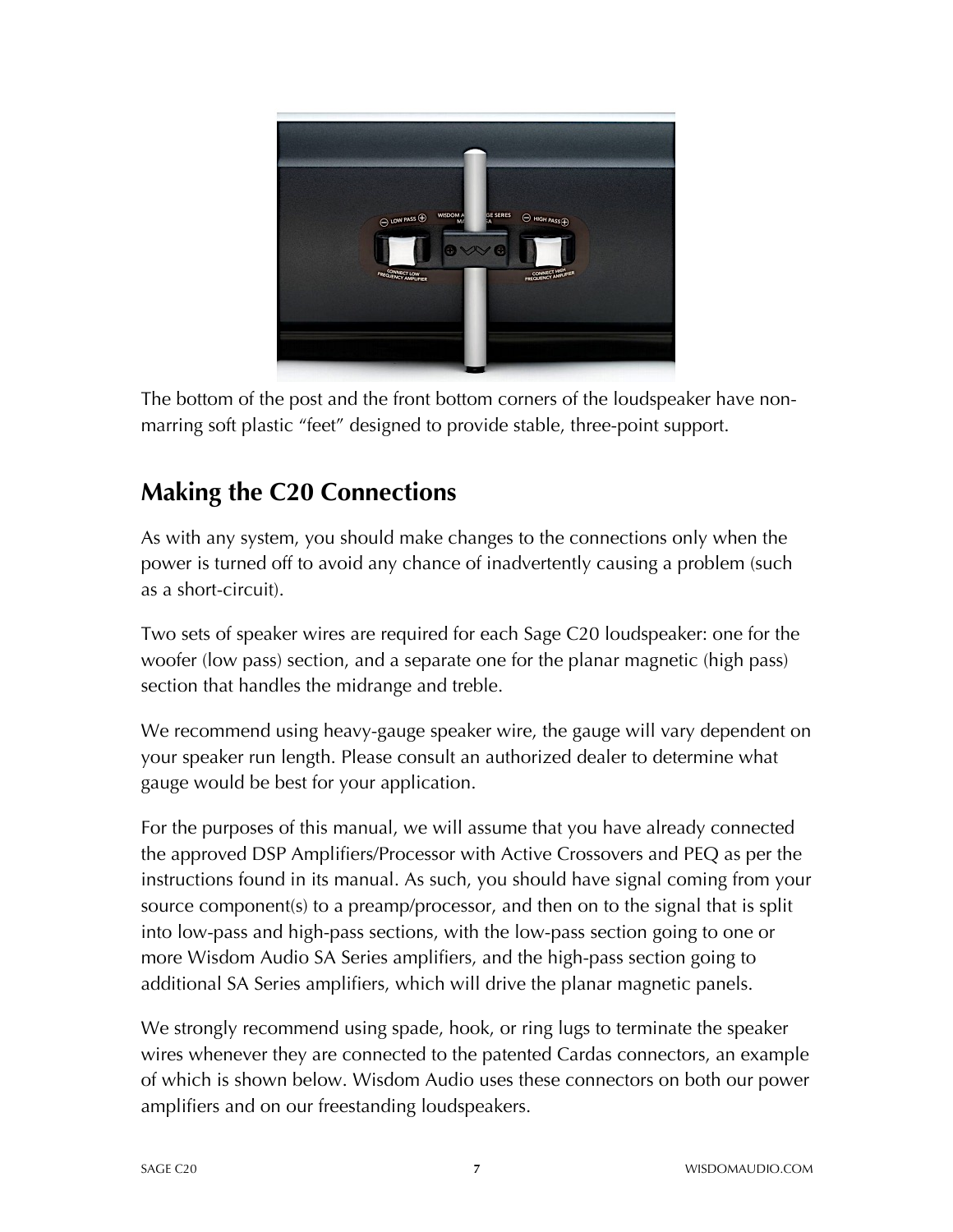

Connect the outputs of your Wisdom Audio SA-series amplifier to the appropriate woofer sections, taking care to get both the channel assignments and the polarity correct. Connect the positive (+) terminals on the SA Series amplifier to the positive  $(+)$  terminals for the woofer on the loudspeaker; likewise, connect the negative  $(-)$ terminals on the amplifier and the speaker, respectively.

Next connect the outputs of your chosen amplifier for the midrange/treble to the Sage C20 planar sections in a similar fashion, taking care with both channel assignments and polarity.

### **Care & Maintenance**

To remove dust from the front of your C20, use a feather duster or a lint-free soft cloth.

Never attempt to clean the drivers themselves.

#### **Caution!**

Do not touch the surface of the planar magnetic drivers, under any circumstances. The thin film has been carefully pre-tensioned at the factory; any subsequent contact can only damage it.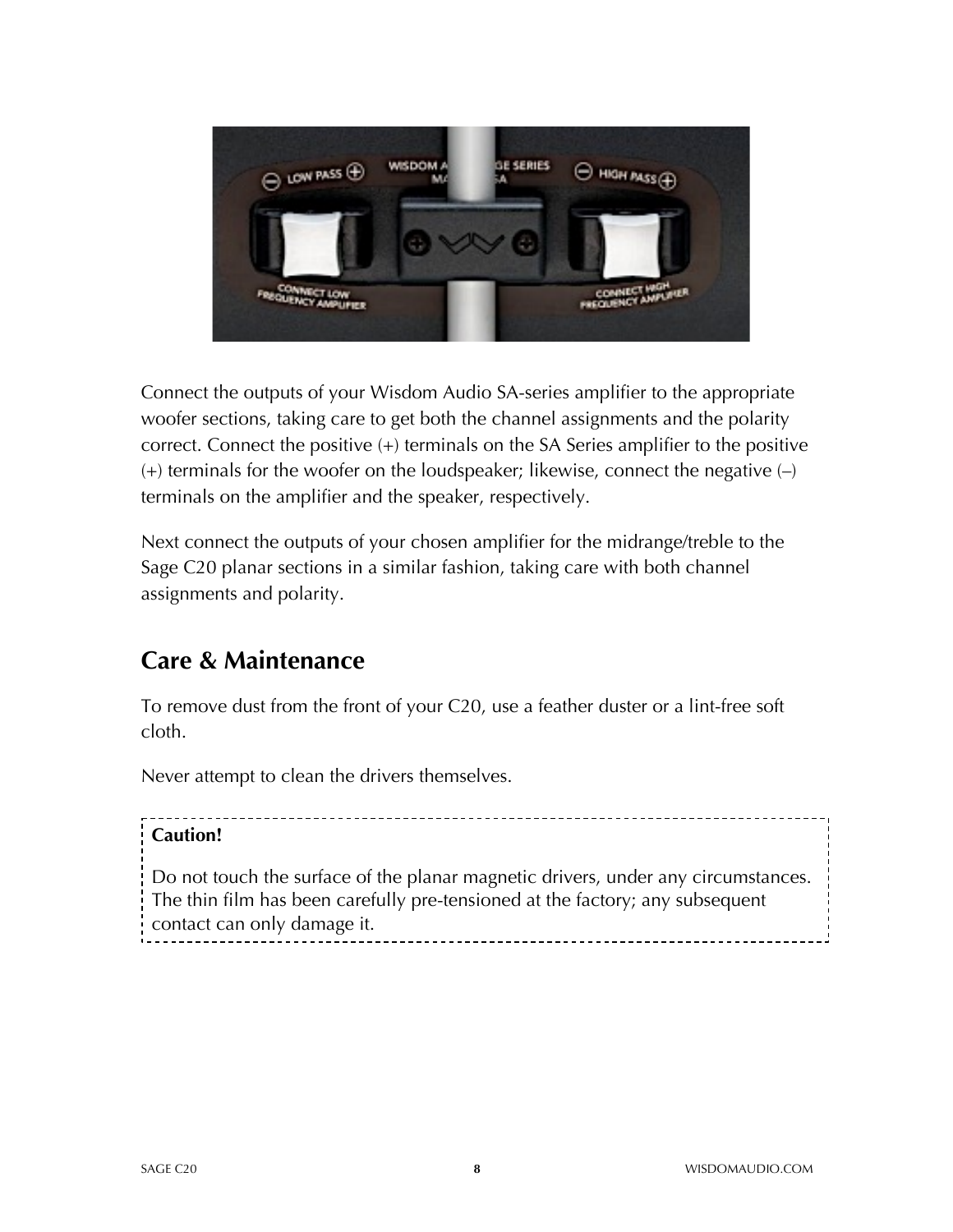### **North American Warranty**

#### **Standard Warranty**

When purchased from and installed by an authorized Wisdom Audio dealer, Wisdom Audio loudspeakers are warranted to be free from defects in material and workmanship under normal use for a period of 10 years from the original date of purchase.

Furthermore, the transducers ("drivers") in your Wisdom Audio speakers are warranted to be free from defects in material and workmanship under normal use for a period of 10 years from the original date of purchase.

#### **Harsh Conditions Use**

Wisdom Audio loudspeakers are designed for installation and operation in environmentally controlled conditions, such as are found in normal residential environments. When used in harsh conditions such as outdoors or in marine applications, the warranty is three years from the original date of purchase.

During the warranty period, any Wisdom Audio products exhibiting defects in materials and/or workmanship will be repaired or replaced, at our option, without charge for either parts or labor, at our factory. The warranty will not apply to any Wisdom Audio products that has been misused, abused, altered, or installed and calibrated by anyone other than an authorized Wisdom Audio dealer.

Any Wisdom Audio product not performing satisfactorily may be returned to the factory for evaluation. Return authorization must first be obtained by either calling or writing the factory prior to shipping the component. The factory will pay for return shipping charges only if the component is found to be defective as mentioned above. There are other stipulations that may apply to shipping charges.

There is no other express warranty on Wisdom Audio products. Neither this warranty nor any other warranty, express or implied, including any implied warranties of merchantability or fitness, shall extend beyond the warranty period. No responsibility is assumed for any incidental or consequential damages. Some states do not allow limitations on how long an implied warranty lasts and other states do not allow the exclusion or limitation of incidental or consequential damages, so the above limitation or exclusion may not apply to you.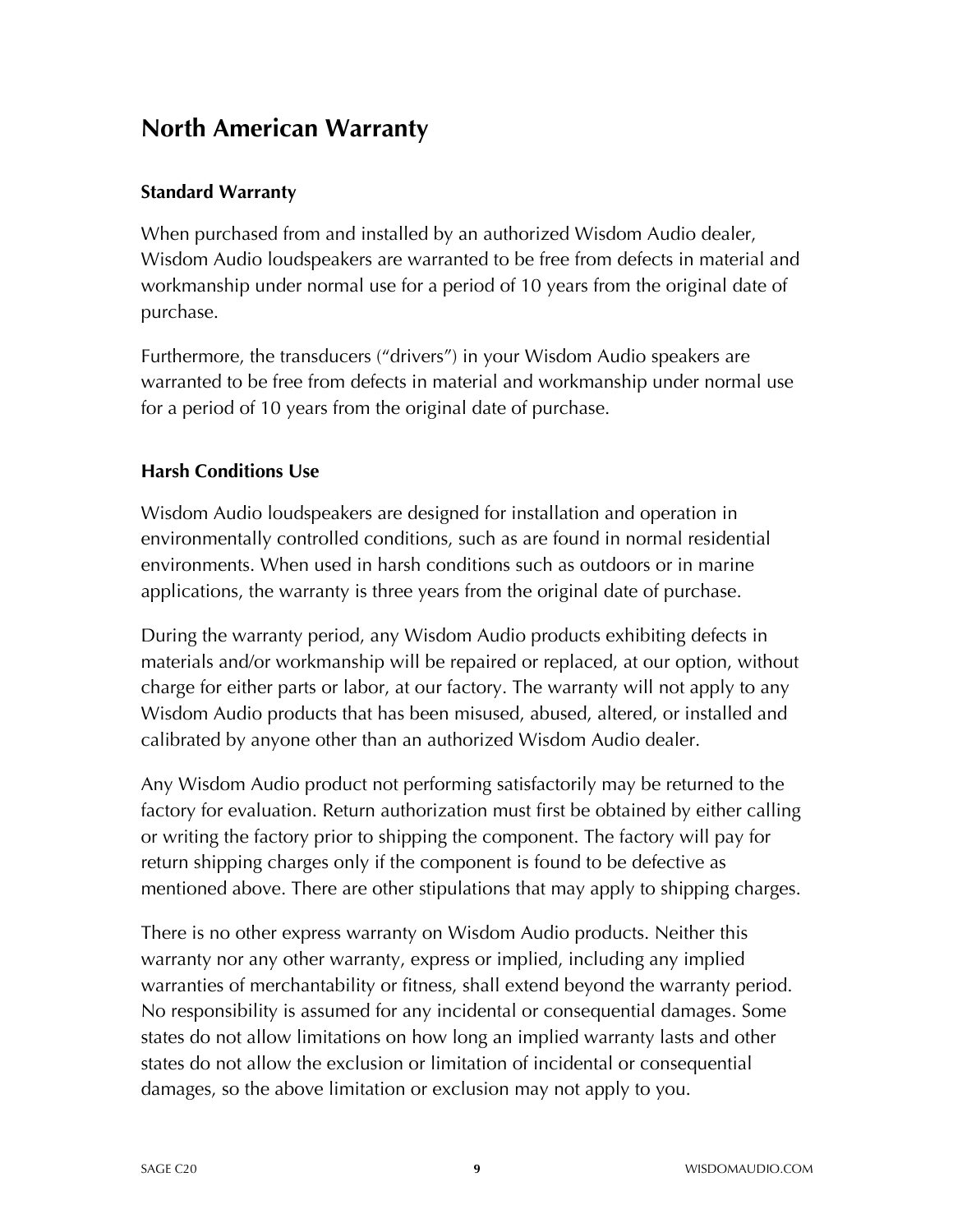This warranty gives you specific legal rights, and you may also have other rights, which vary from state to state. This warranty is applicable in the United States and Canada only. Outside of the U.S. and Canada, please contact your local, authorized Wisdom Audio distributor for warranty and service information.

# **Obtaining Service**

We take great pride in our dealers. Experience, dedication, and integrity make these professionals ideally suited to assist with our customers' service needs.

If your Wisdom Audio loudspeaker must be serviced, please contact your dealer. Your dealer will then decide whether the problem can be remedied locally, or whether to contact Wisdom Audio for further service information or parts, or to obtain a Return Authorization. The Wisdom Audio Service Department works closely with your dealer to solve your service needs expediently.

**IMPORTANT:** Return authorization must be obtained from Wisdom Audio's Service Department BEFORE a unit is shipped for service.

It is extremely important that information about a problem be explicit and complete. A specific, comprehensive description of the problem helps your dealer and the Wisdom Audio Service Department locate and repair the difficulty as quickly as possible.

A copy of the original bill of sale will serve to verify warranty status. Please include it with the unit when it is brought in for warranty service.

**WARNING:** All returned units must be packaged in their original packaging, and the proper return authorization numbers must be marked on the outer carton for identification. Shipping the unit in improper packaging may void the warranty, as Wisdom Audio cannot be responsible for the resulting shipping damage.

Your dealer can order a new set of shipping materials for you if you need to ship your loudspeaker and no longer have the original materials. There will be a charge for this service. We strongly recommend saving all packing materials in case you need to ship your unit someday.

If the packaging to protect the unit is, in our opinion or that of our dealer, inadequate to protect the unit, we reserve the right to repackage it for return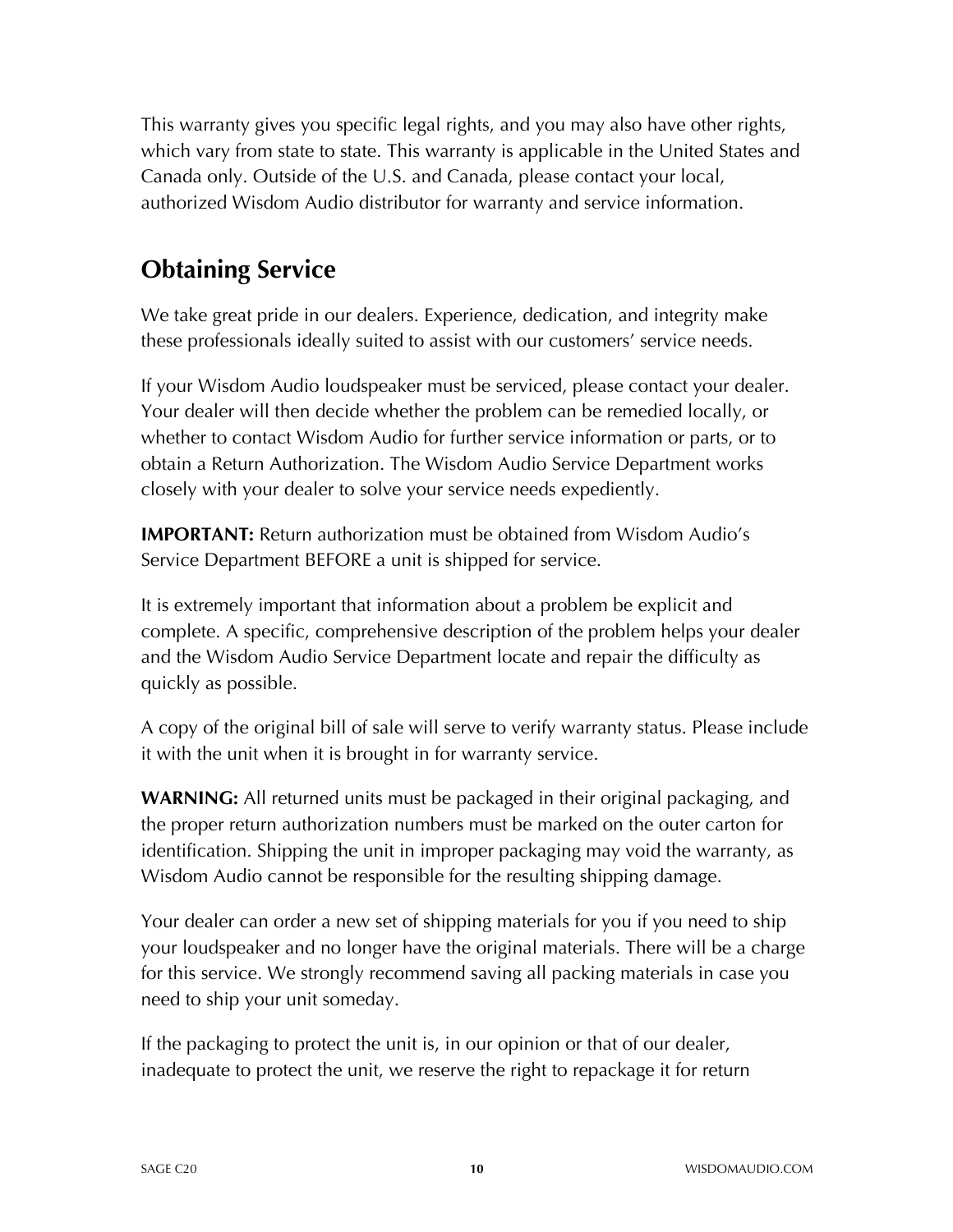shipment at the owner's expense. Neither Wisdom Audio nor your dealer can be responsible for shipping damage due to improper (that is, non-original) packaging.

# **Specifications**

All specifications are subject to change at any time to improve the product.

- **Number of required amplifier channels:** 2
- **Frequency response:** 40Hz 20 kHz  $\pm$  2dB relative to the target curve
- **Impedance, planar section:** 3Ω
- **Impedance, woofer section:** 5Ω
- **Sensitivity, planar section:** 87 dB/2.83V/1m
- **Sensitivity, woofer section:** 87 dB/2.83V/1m
- **System impedance:** 4Ω
- **System sensitivity:** 87 dB
- **Power handling, continuous:** 200w
- **Power handling, peak:** 500w
- **Dimensions:** See appropriate dimensions drawings on next page
- **Shipping weight, each:** 23 lbs. (11 kg)

For more information, see your Wisdom Audio dealer or contact:

#### **Wisdom Audio**

1572 College Parkway, Suite 164 Carson City, NV 89706 wisdomaudio.com information@wisdomaudio.com (775) 887-8850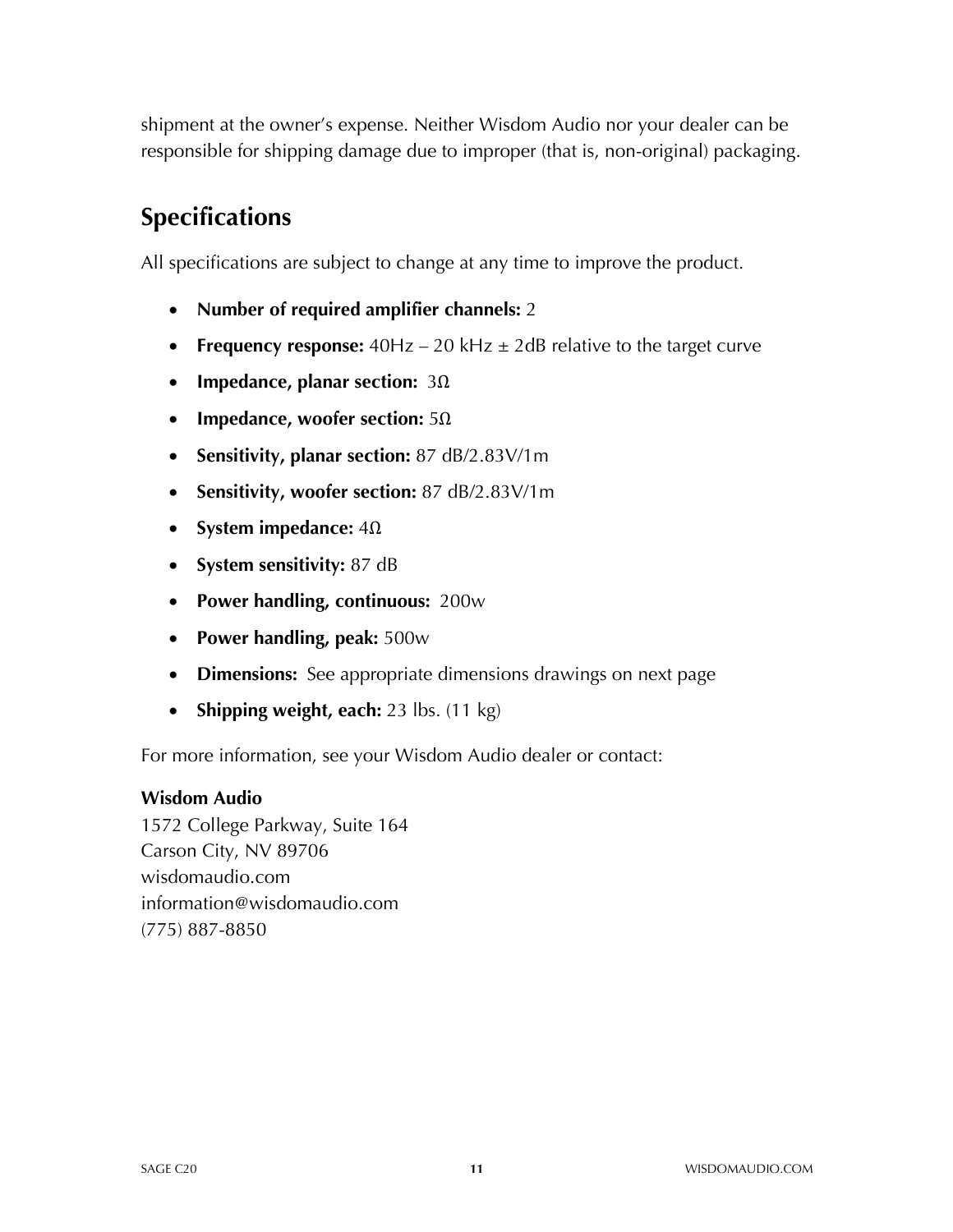# **C20 Dimensions**



BOTTOM<br>VIEW